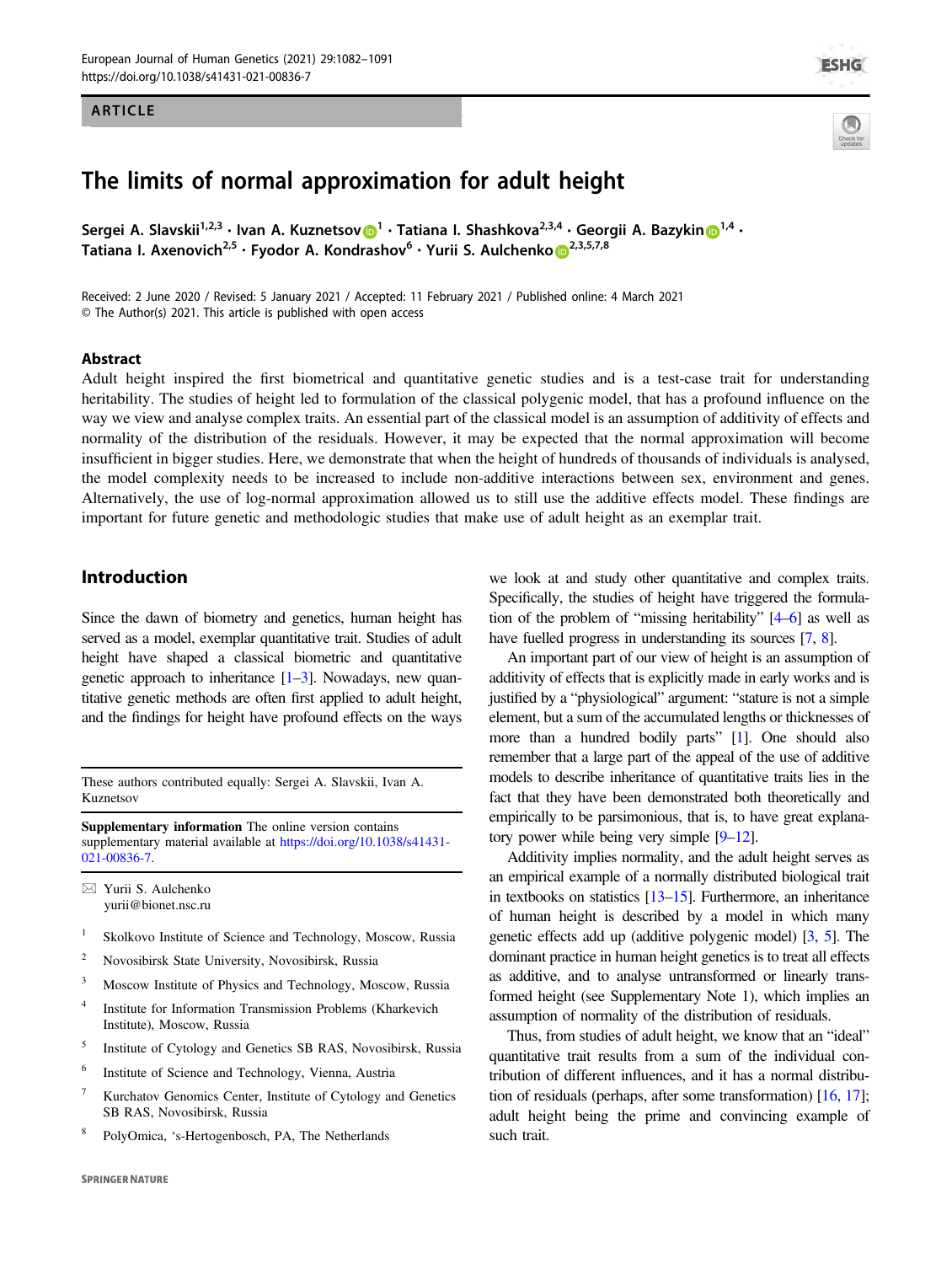At the same time, it is well-understood that additivity of effects and normal distribution of residuals is only an approximation to the distribution of height in human populations. Practically, we notice several peculiarities in the distribution of adult height (see Supplementary Note 2). One of them is apparent growth of standard deviation of height with the mean height across populations; another is possibly multiplicativity of the effects of sex. These observations may suggest the presence of non-additive interactions for human height. However, up until now, no evidence for non-additive genetic interactions was found for height [[6](#page-8-0), [18](#page-8-0)]. Moreover, if nonadditive effects were to exist for polygenic traits, very large sample sizes would be required to detect them [\[9\]](#page-8-0).

Here, we asked the question if we have now reached the stage where non-additive effects can be detected for the adult height. The assumption of additivity is intimately linked to the assumption of normality; therefore, we also explored the limits of normal approximation for the distribution of the residuals of adult height in a large diverse population.

We collected literature data and analysed the distribution of mean height and its variance across a wide range of populations. We also analysed how the mean and variance of height depends on sex, genes, and sociodemographic factors in 369,153 white British participants of the UK Biobank study [[19](#page-8-0)].

# Materials and methods

## Changes of SD and CV with the mean height and changes of relative and absolute height difference between sexes in world populations (Fig. [1](#page-2-0))

The regression analysis has been conducted between SD or CV and mean height of females from 54 developing countries, as reported by Subramanian et al. [[20\]](#page-8-0). We excluded from consideration countries for which sample size was less than 1000 (Comoros) and for which observations were deviating by >3 SD from the overall average (Congo Dem. Rep., Congo Rep., Guatemala). The retained 50 populations were taken for further analysis. To avoid domination of a few very large samples, we assumed equal weight for observations coming from different populations.

We analyzed dependence between male and female average height in worldwide human populations using data from the internet resource [[21\]](#page-8-0). The first stage of filtration included removing rows with missing data for male or female and then removing rows with values deviating from average value more than by 3 SD for corresponding sex. In the second stage of filtration, we excluded repeating data for the same countries and retained one survey result for each country and/or national group. The criteria of filtering were

the following: if urban/rural and general population data were available, the general one was retained; if different age intervals were available, the wider one was retained; if data for several ages were available, the one closer to 21 was retained. Ethnic groups in one country were considered as separate populations. Eventually, 80 populations passed all the filters. The data used are presented in Supplementary Table 1; the data points passing our quality control are indicated.

## Analysis of UK biobank data

We analysed 369,153 white UK Biobank participants belonging to six groups defined by ethnic background and place of birth (Supplementary Table 2). We considered effects of sex, genotype, and residual effects. The genotype was included in analysis in the form of polygenic height score (PGHS), defined as the weighted prevalence of heightincreasing alleles in the genotype. Factors related to socioeconomic status and study covariates were used to construct a single linear predictor, hereafter called the "residual predictor". All three predictors were strongly associated with adult height. In the main text, we only reported  $p$  values for joint analysis of all data, with per-group results reported in Supplementary Tables.

## Definition of studied groups and phenotypic quality control

We have restricted the analysis of UK Biobank (UKB) data [\[22](#page-9-0)] to individuals of European (white) descent whose samples were used to compute the genetic principal components (PCA cohort, UKB field 22020), thus excluding close (degree ≤3) relatives from our analysis. Within PCA cohort, we have defined groups based on self-reported ethnic background (field 21000), genetic ethnic grouping ("genetically Caucasian" field 22006; available only for selfreported ethnicity "white British"), and place of birth (field 1647—country of birth inside UK, and 20115—outside UK). In total, we ended up with six analysis groups (English, Scottish, Welsh, Other British, Irish, Other White), defined by place of birth and ethnic background (see Supplementary Table 2 for details). In the final dataset we only considered individuals with complete information on all of the following phenotypes and covariates: height, sex, income, year of birth, age at recruitment, assessment centre, genotype, genetic principal components, genotyping batch.

Each of the six analysis groups was stratified by sex; within these 12 sub-groups we have excluded individuals who deviated from the mean by 4.75 standard deviations or more (in a study of the size of UKB, under the null hypothesis this cut-off translates into expectation of one outlier). In total, 32 people were excluded according to this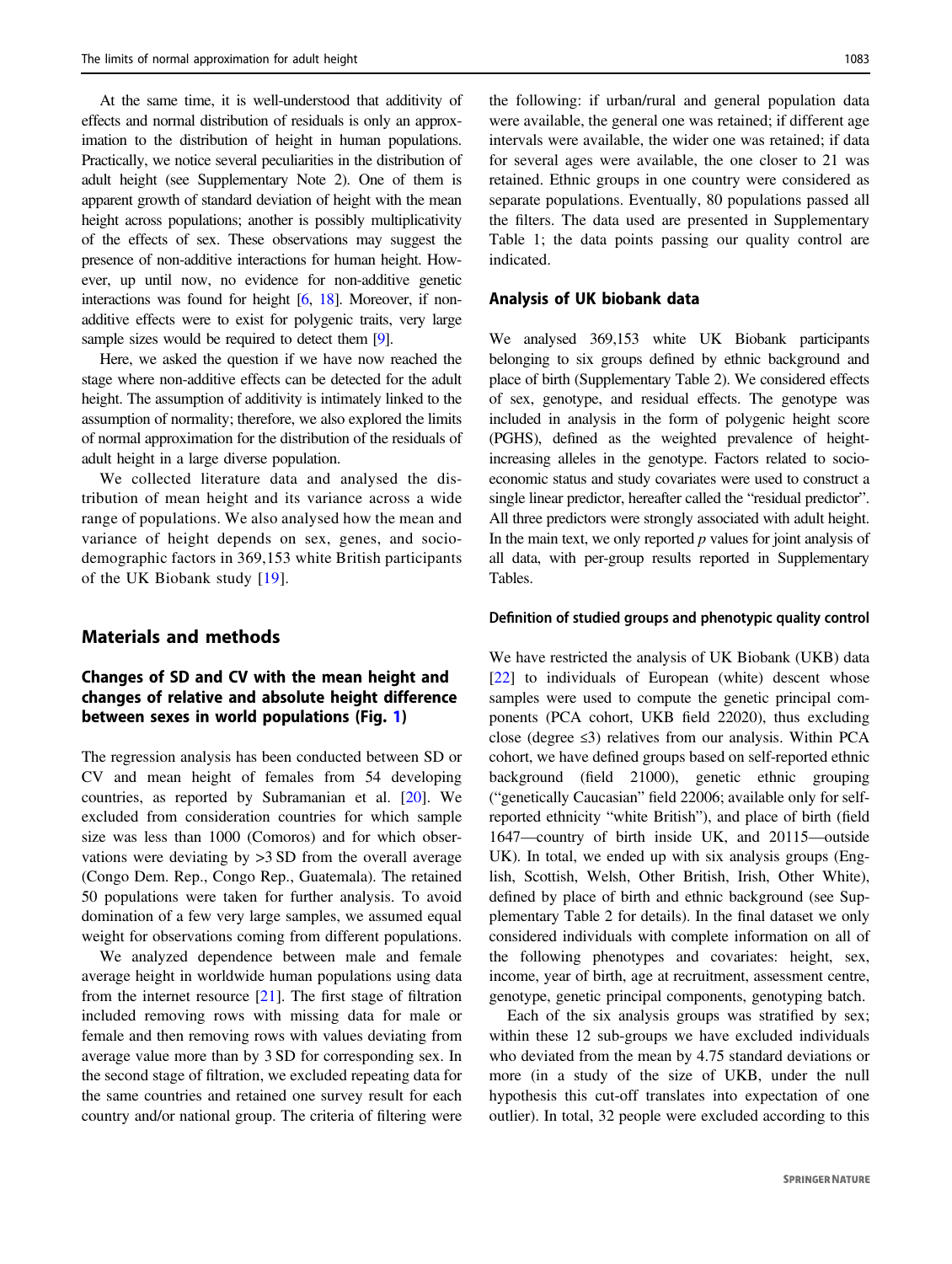<span id="page-2-0"></span>

Fig. 1 Relation between parameters of the distribution of adult human height across populations. Linear regression of standard deviation (A) and CV (B) of height on mean height of women from ref.  $[20]$ . The dashed line shows the overall mean.  $(C)$  Linear regression of mean male height on mean female height in populations

from ref. [[21](#page-8-0)]. Unweighted linear regression was used to estimate the trend (k), its standard error (SE), the adjusted  $\mathbb{R}^2$  and, in brackets, the significance of deviation of the regression coefficient from zero for A, **B** and from one for **C**  $(p < 0.001-***; p < 0.01-*; p > 0.05$ —ns) (shown at the top of each panel).

criterion. Supplementary Table 2 shows the final number of individuals in each analysis group.

Throughout this manuscript, we use "height" for height in centimeters, while "log-height" is used for the base-10 logarithm of height.

## Polygenic height score (PGHS) computations

We considered 697 SNPs associated with height, reported in Wood et al. The SNPs were clustered in 423 loci, with a locus defined as one or multiple jointly associated SNPs located within a 1-Mb window [[23\]](#page-9-0). From each locus, we have selected one SNP that demonstrated the lowest  $p$  value in the GIANT univariate analysis. We observed that rs9404952:G > A (NC\_000006.11:g.29804165 G > A) was neither genotyped nor imputed in the UKB. Three SNPs rs1420023: $C > A$ , $G$ , $T$  (NC\_000012.11:g.12876111  $C > D$ ),  $rs1659127:G > A, C, T$  (NC\_000016.9:g.14388305 G > H), rs7567851:G > A,C (NC\_000002.11:g.178684720 G > M) —were genotyped and imputed in UKB with alleles different between direct genotyping and imputations. We therefore excluded these three SNPs from analysis because of ambiguity. From the residual 419 SNPs we have selected 305 that satisfied all of the following criteria: had imputation quality in UKB greater than 0.9; had univariate  $p$  value less than  $5 \times 10^{-10}$  in GIANT analysis of Wood et al.; had EAF difference less than 5% between six above defined UKB groups and "250 K GWAS Meta-analysis" of Wood et al. [[23\]](#page-9-0). To load BGEN-encoded genotype data into the R environment 'rbgen' package [\[24](#page-9-0)] was utilised. We used univariate estimates of effect sizes reported by Wood et al. to calculate weighted PGHS. PGHS was then centred and scaled (so that mean is zero and variance is unity) in each of the six analysis groups defined above.

For the purposes of analysing epistasis we also constructed an "updated" PGHS based on 712 loci (3290 SNPs) reported in Yengo et al. [\[25](#page-9-0)]. That study of Yengo et al. was conducted with UKB data; all SNPs were present in our data, had imputation quality >0.3 and MAF > 0.0001 in the UKB, and univariate association  $p < 10^{-8}$  in the Yengo analysis. We used the same procedure, as described above, to load data and define a polygenic score.

Although GWAS conducted by Yengo et al. [\[25](#page-9-0)] is more powerful than that reported by Wood et al. [\[23](#page-9-0)], the former includes UK Biobank participants. This may lead to upward bias in the proportion of variance explained by the PGHS. In principle, our conclusions do not directly depend on an absolute value of the proportion of variance explained. Still, we decided to use PGHS constructed from the GWAS results of Wood et al. [\[23\]](#page-9-0) for most analyses, to avoid potential bias. We used PGHS constructed from the GWAS results of Yengo et al. [\[25\]](#page-9-0) in our supportive analyses to demonstrate that with increased score power the epistatic effects become more pronounced, as predicted by our main analysis.

## Computation of residual predictor of height

Using data on 370 thousand white British individuals we estimated a linear mixed model of height that included sex, PGHS, year of birth, year of visit to the assessment centre (five levels), household income, analysis group (six levels) and ten first principal components of genetic variation as fixed effects and assessment centre code and genotyping batch as random effects. From the predicted height we then have subtracted estimated effects of sex and PGHS, after which the resulting predictor was centred and scaled to have mean zero and variance of one. The linear mixed model was estimated using the R package "lme4" [\[26](#page-9-0)].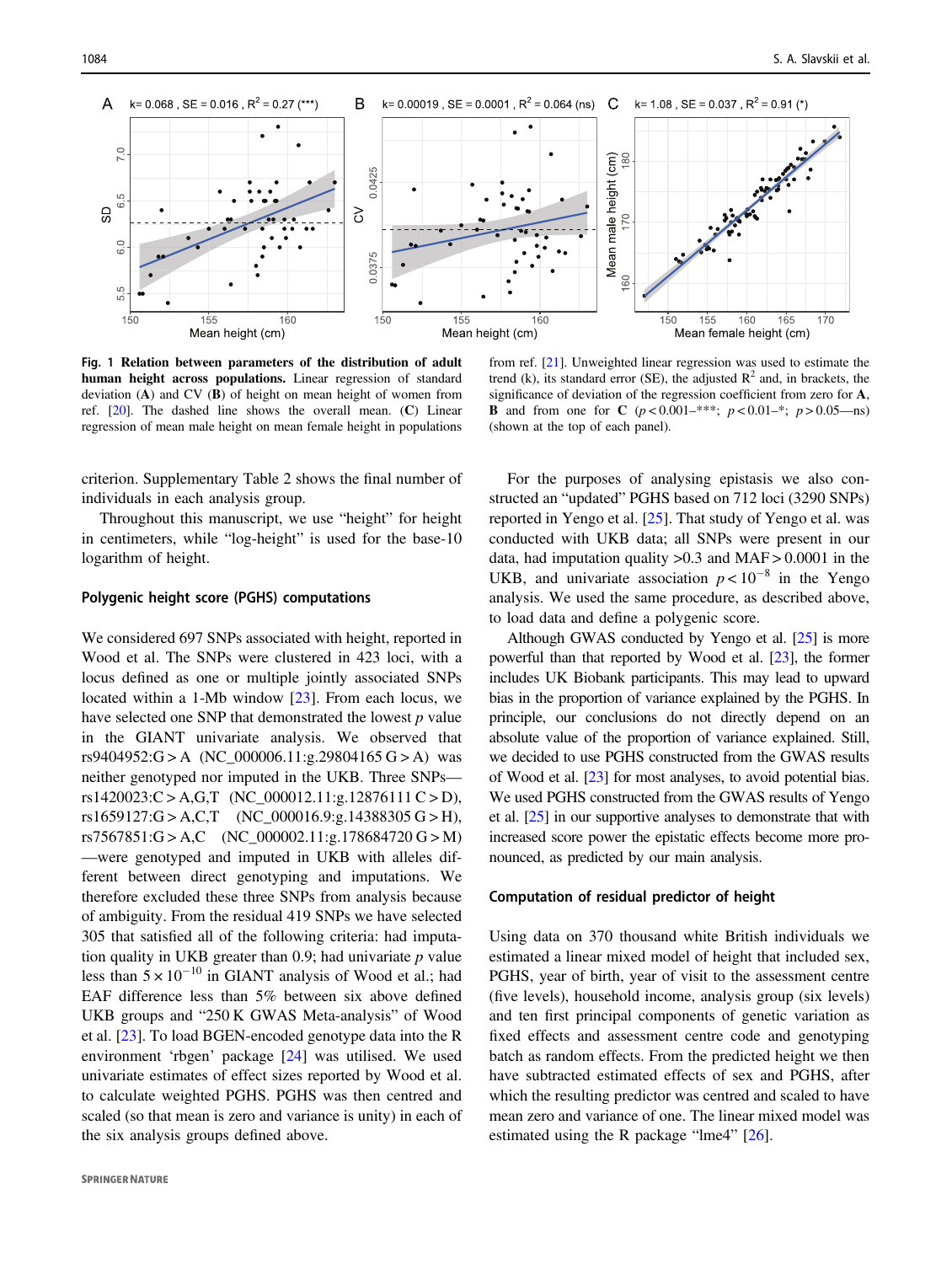<span id="page-3-0"></span>

Fig. 2 Changes of SD with the mean height and log-height in UK Biobank. Relation of standard deviation to mean of height (A) and logheight (B) for six groups of British individuals of white descent from UK Biobank, defined based on place of birth and split by sex, median polygenic score, and median residual predictor (48 groups in total). The

size of a symbol is proportional to the regression weight, defined as twice the group size. Weighted linear regression was used to estimate the trend (k), its standard error (SE), the adjusted  $\mathbb{R}^2$  and, in brackets, the significance of deviation of the regression coefficient from zero  $(p < 0.001-***; p > 0.05$ —ns) (shown at the top of each panel).



Fig. 3 Changes of the effects of different factors with the mean height and log-height in UK Biobank. Relation between the estimate of the effect size of sex  $(A, B)$ , genotype  $(C, D)$ ; genotype was defined as a polygenic height score, PGHS), other factors (E, F; a linear residual predictor, RP, combining sociodemographic and study covariates) and mean height  $(A, C, E)$  and log-height  $(B, D, F)$  for six groups of British individuals of white descent from UK Biobank, defined based on place of birth. The six groups are additionally split by

## Analysis of scaling of effect sizes and standard deviation (Figs. 2 and 3)

To generate Fig. 2, we divided each of the six analysis groups into eight sub-groups defined by sex, high/low polygenic score, and high/low residual predictor. In total,

sex  $(C-F)$ , median polygenic height score  $(A, B, E, F)$ , and median residual predictor (A–D). The size of a symbol is proportional to the group size (used as the regression weight). Weighted linear regression was used to estimate the trend (k), its standard error (SE), the adjusted  $R<sup>2</sup>$  and, in brackets, the significance of deviation of the regression coefficient from zero  $(p < 0.001-***; p > 0.05$ —ns) (shown at the top of each panel).

we obtained 48 ( $6 \times 2 \times 2 \times 2$ ) groups of individuals. In each group, we estimated the effect of mean height (mean logheight) on corresponding standard deviation by linear regression model with weights, defined as the group size.

Within each of the six analysis groups we computed median polygenic score and median residual predictor. To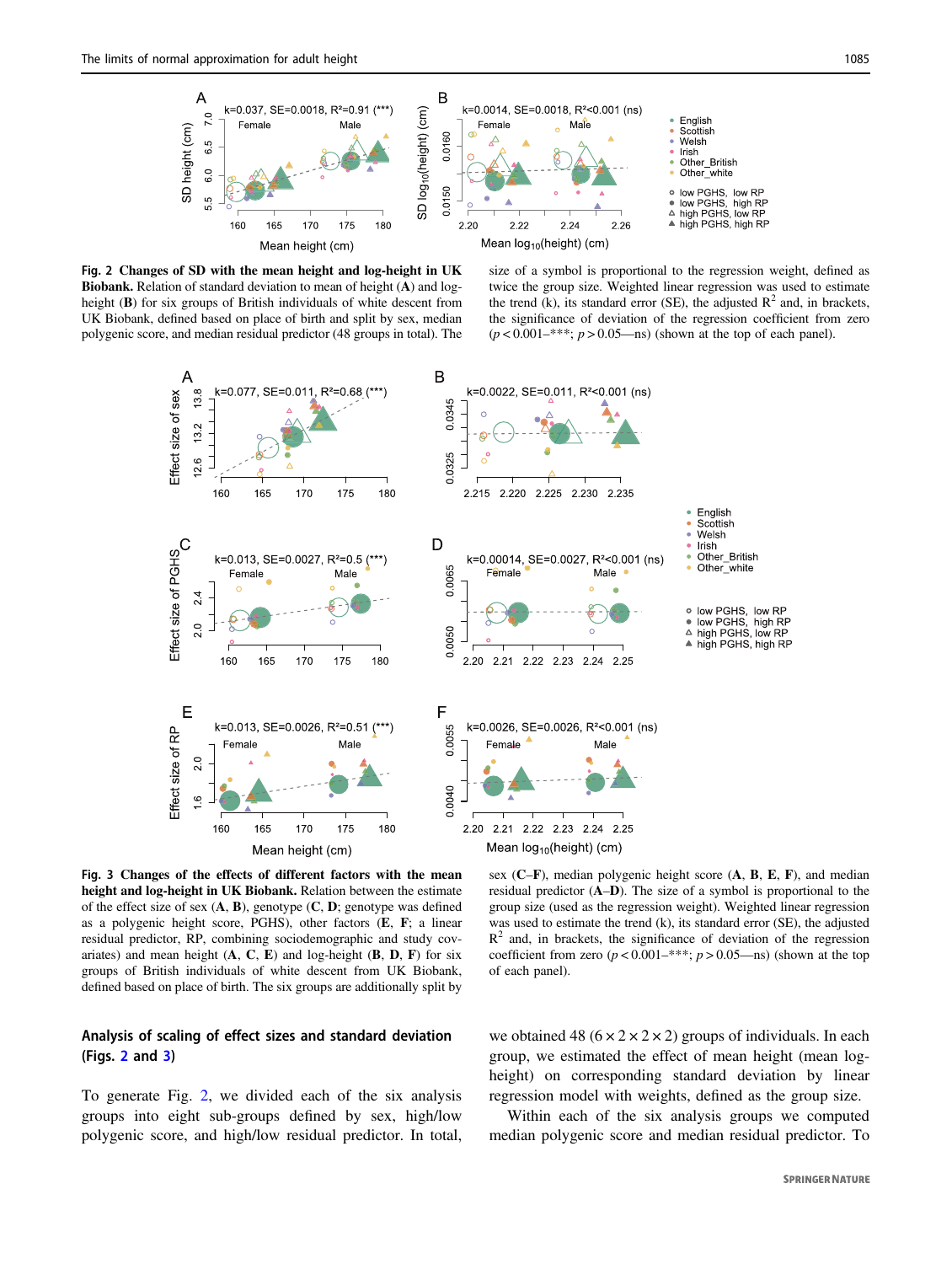generate Fig. [3](#page-3-0), we estimated effect of a specific factor (sex, polygenic score, and the residual predictor) on height and log-height within six ethnic groups, additionally subdivided by the two other factors. For example, we calculated the effect of sex on height (log-height) in six analysis groups additionally sub-divided by median polygenic score and the median residual predictor. In total, we considered 24 sub-groups for each factor. Within each subgroup, an effect of a factor on height (log-height) was estimated using a univariate linear regression. We applied a weighted linear regression model to study the relation between mean height (mean log-height) and the effects of studied factors. Weights were defined as the group size.

## Epistatic model

We formalise the additive models as

 $Height = \mu + \beta_1 PGHS + \varepsilon = \mu + \beta_1 (a_1g_1 + a_2g_2 + ... + a_ng_n) + \varepsilon$ 

where *PGHS* is the vector of PGHS values,  $g_1, \ldots, g_n$  are the vectors of genotypes of loci included in  $PGHS$ ,  $\mu$  is an intercept and  $\beta_1$  is a scaling factor (both estimated from the data) and  $a_1, \ldots, a_n$  are the weights fixed at the values corresponding to the estimates of additive effects obtained by previously published studies.

The epistatic model is formalised as

$$
Height = \mu + \beta_1 PGHS + \beta_2 PGHS^2 + \varepsilon
$$
  
=  $\mu + \beta_1 (a_1g_1 + a_2g_2 + \dots + a_ng_n)$   
+  $\beta_2 (a_1g_1 + a_2g_2 + \dots + a_ng_n)^2 + \varepsilon$ ,

Thus our epistatic model only considers the dominance and pairwise epistatic interactions and estimates these effects through a single parameter,  $\beta_2$ . This is made possible by assuming that all pairwise interaction effects are proportional to the products of the published additive genetic effects from the linear model.

## Comparison of the variance explained by additive and multiplicative models

To compare the proportion of variance explained by the additive and multiplicative models we fitted a linear model for height and log-height on each analysis group. The model included PGHS, sex, and the variables that were used to define RP. Briefly, two linear regression models were fitted:

$$
Height = \mu + \beta_1 Sex + \beta_2 PGHS + \beta_3 RP_1 + \beta_4 RP_2
$$
  
+ ... +  $\beta_{18}RP_{16} + \varepsilon$ 

$$
log10(Height) = \mu + \beta_1 Sex + \beta_2 PGHS + \beta_3 RP_1 + \beta_4 RP_2
$$
  
+ ... +  $\beta_{18}RP_{16} + \varepsilon$ 

where Height, Sex, PGHS are vectors of height, sex and PGHS values correspondingly,  $RP_1$  to  $RP_{16}$  are the vectors of the residual predictor components as described above,  $\mu$ and  $\beta_1$  to  $\beta_{18}$  are the corresponding regression coefficients, and  $\varepsilon$  is the vector of residuals. The proportion of variance of height explained by the additive model was estimated as the relative decrease in the variance of height after subtracting observed from the values predicted by the additive model. The proportion of variance of height explained by the multiplicative model was estimated as the relative decrease in the variance of height after subtracting observed from the exponentiated value of the predicted log-height (see Supplementary Table 3).

#### Testing type 1 error in potential GWAS

For minor allele frequencies 0.01, 0.05, 0.1, 0.5 we generated random vectors of genotypes (0, 1 or 2) distributed according to Hardy–Weinberg equilibrium. We then tested the association of these random genotypes with the residuals of height and log-height, obtained for 369,153 individuals of European (white) descent. The residuals were obtained from a regression model including sex, PGHS, and RP as independent variables and the statistical strength of association was characterised by the Z-test (the ration between estimated regression coefficient and its standard error). For each allele frequency 1 million independent simulations were performed. The equality of distributions of Z-test statistics obtained for height and log-height was tested with Kolmogorov–Smirnov test.

# Transferability of prediction between groups of different origin

To analyse the transferability of height prediction models between groups of different origin we generated linear height and log-height prediction models using British people of white descent born in England as a training set. The models included sex, PGHS, income ("Average total household income before tax", UKB field 738) and age ("Age when attended assessment centre", UKB field 21003) as independent variables. Groups where height and log-height were predicted were defined either as described above (Scottish, Welsh, Other British, Irish, Other white) or defined by Ethnic background (UKB field 21000). Supplementary Table 4 provides details of these groups.

#### Other statistical analyses

We used the  $lm$  function from R package 'stats'  $[27]$  $[27]$  to fit linear models with height or logarithm of height as the response variable. To compare variance between two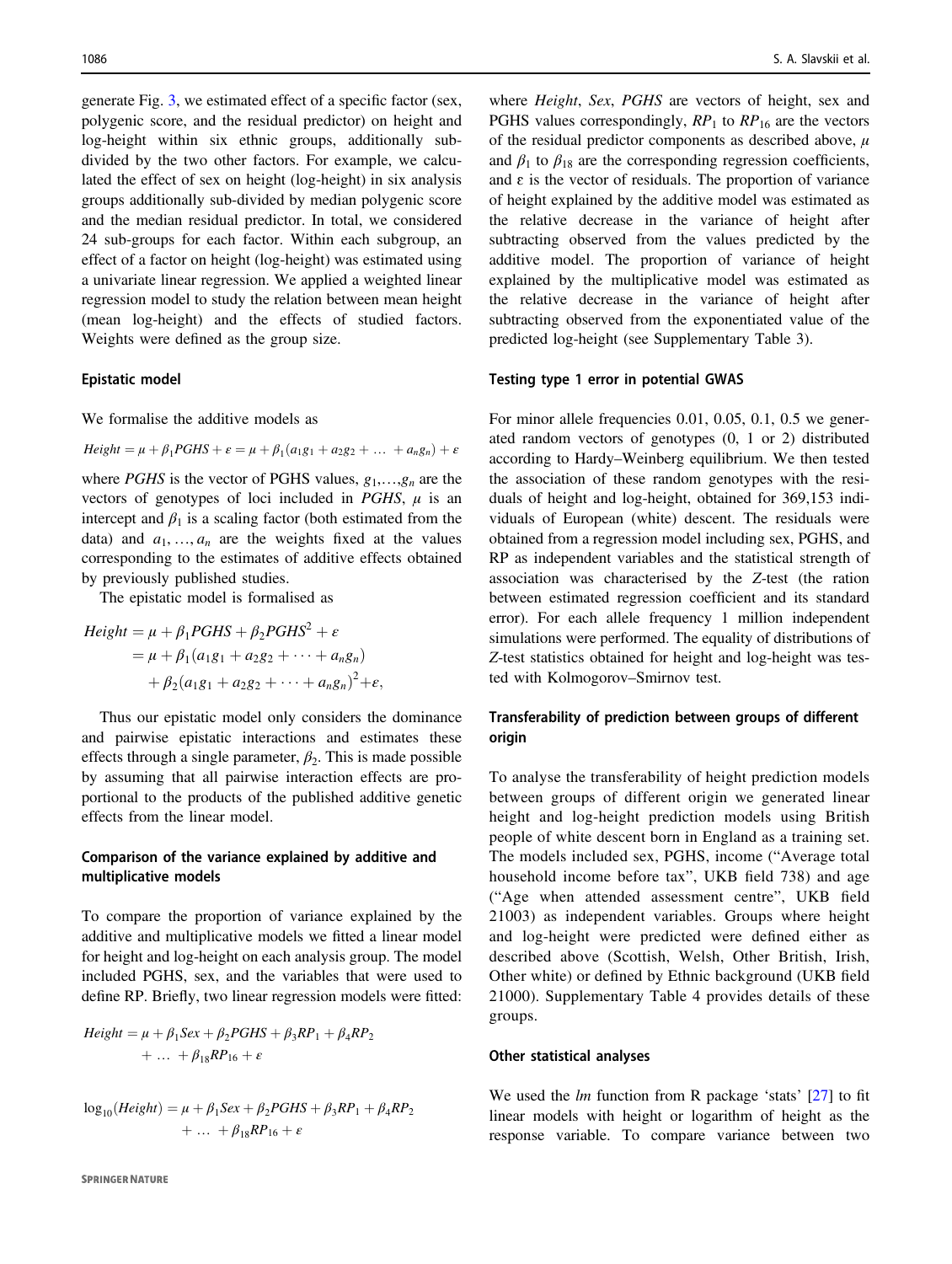groups we used Levene's test [[28\]](#page-9-0) as implemented in R package 'car' v.2.1–6 [[29\]](#page-9-0).

For ratios, the confidence interval (CI) was computed using Fieller's theorem [\[30](#page-9-0)]. The test of significance between two ratios was performed using the mean difference test, with standard deviations of the estimate of a ratio computed using delta-method [[17\]](#page-8-0).

# **Results**

First, we reviewed anthropological literature concerned with the study of the distribution of height in different populations and collected the data on the mean height, its standard deviation, and sample size where it was possible. Across different populations, we studied how the mean height relates to the SD and CV and analysed effects of sex.

In the analysis of 50 populations  $[20]$  $[20]$  we observed a scaling of standard deviation (SD) with the mean female height—that is, the variation of height becomes larger as the average height of a population increases (Fig. [1](#page-2-0)A). At the same time, the CV does not display this behaviour to a significant extent, being low and rather stable across different populations (see Fig. [1B](#page-2-0)). The mean height explained 27% of the variance of the SD ( $p < 0.001$ ), while only 6% of the variance of the CV ( $p = 0.08$ ).

To determine whether male and female mean height are related multiplicatively or additively, we regressed the mean male height on the mean female height (Fig. [1C](#page-2-0)). We used the data on the mean male and female height coming from a large number of populations from the literature [[21\]](#page-8-0). The intercept from the linear regression model was −0.77 and did not significantly differ from zero ( $p = 0.9$ ). The slope in this model was 1.080 that differs significantly from 1 ( $p =$ 0.003). This observation supports multiplicative contribution of sex to the height variance.

Thus, when we study a range of diverse human populations, both SD and effects of sex scale up with increased mean—a behaviour, not expected from a normal, but common for a log-normal distribution [[31\]](#page-9-0).

Next, we used data from the UK Biobank [\[22](#page-9-0)] to confirm and extend the above results. We considered three strong predictors of height, namely, sex, genotype (PGHS summarising effects of 305 SNPs from ref. [[23\]](#page-9-0)), and residual effects (a linear residual predictor, combining socioeconomic and study covariates). In a variety of groups of British individuals of white descent, defined by place of birth, sex, genotype and the value of residual predictor, we confirm that the SD increases with the group mean (Fig. [2](#page-3-0)A). The variance of height was significantly higher in men ( $p < 10^{-100}$  for English,  $p < 10^{-50}$  for all-but-English), in people with higher PGHS  $(p = 10^{-16}$  for English, and  $p = 7 \times 10^{-8}$  for all-but-English) and those with higher value of the residual predictor  $(p = 2 \times 10^{-9}$  for English,<br>and  $p = 10^{-3}$  for all-but-English) (Supplementary and  $p = 10^{-3}$  for Table 5A).

We also confirm previous observation that the effects of sex increase with increased group's mean (Fig. [3](#page-3-0)A). Moreover, we see similar increase for the effects of the polygenic score (Fig. [3B](#page-3-0)) and for the residual predictor (Fig. [3](#page-3-0)C).

Above big data observations contradict the traditional practice of modelling the height with the mean-model. In this model, effects sum up and the residuals are distributed normally with a fixed standard error. The changes in SD and effect sizes, while being small (we see an increase of a few millimetres per one decimetre change in the mean), are clear and significant.

We next have used individual-level UK Biobank data to explore all pairwise interactions between sex, polygenic score, and the residual predictor. The interactions were introduced into the model as a product between corresponding variables, for example, the interaction between sex (coded as 0 for female and 1 for male) and PGHS was defined as sex\*PGHS. We observed significant and replicable interactions between all three factors (see Supplementary Table 6A). In the model including all three interactions, we established the significance of each interaction effect by testing its deviations from zero (Wald test). The interaction between sex and polygenic score was the strongest ( $p = 10^{-12}$  for English, and  $p = 4 \times 10^{-6}$  for allbut-English), the sex by residual predictor interaction was next significant ( $p = 7 \times 10^{-12}$  for English, and  $p = 10^{-5}$  for all-but-English), and interaction between polygenic score and the residual predictor was weaker although still significant ( $p = 0.01$  for English, and  $p = 0.001$  for all-but-English). We have also tested for the effects of epistasis. In quantitative genetics, the term "epistasis" implies any deviation from additivity (on the appropriate scale) of genetic effects of different loci [[16\]](#page-8-0). PGHS corresponds to the sum of additive genetic effects. Although epistatic interaction may be presented by a function of any kind, here we examine the deviation from purely additive genetic effects expressed through squared PGHS. The pairwise interactions between alleles are described with a single parameter under an assumption that the coefficients of pairwise interactions are proportional to the product of additive effects. This epistatic model is described in more detail in the Materials and methods section. In a model also including sex, residual predictor, and the main effects of polygenic predictor, the effect of squared polygenic score was significant in English but could not be replicated ( $p =$  $1.32 \times 10^{-2}$  for all,  $p = 2.02 \times 10^{-2}$  for English, and  $p =$ 0.346 for all-but-English). We speculated that our polygenic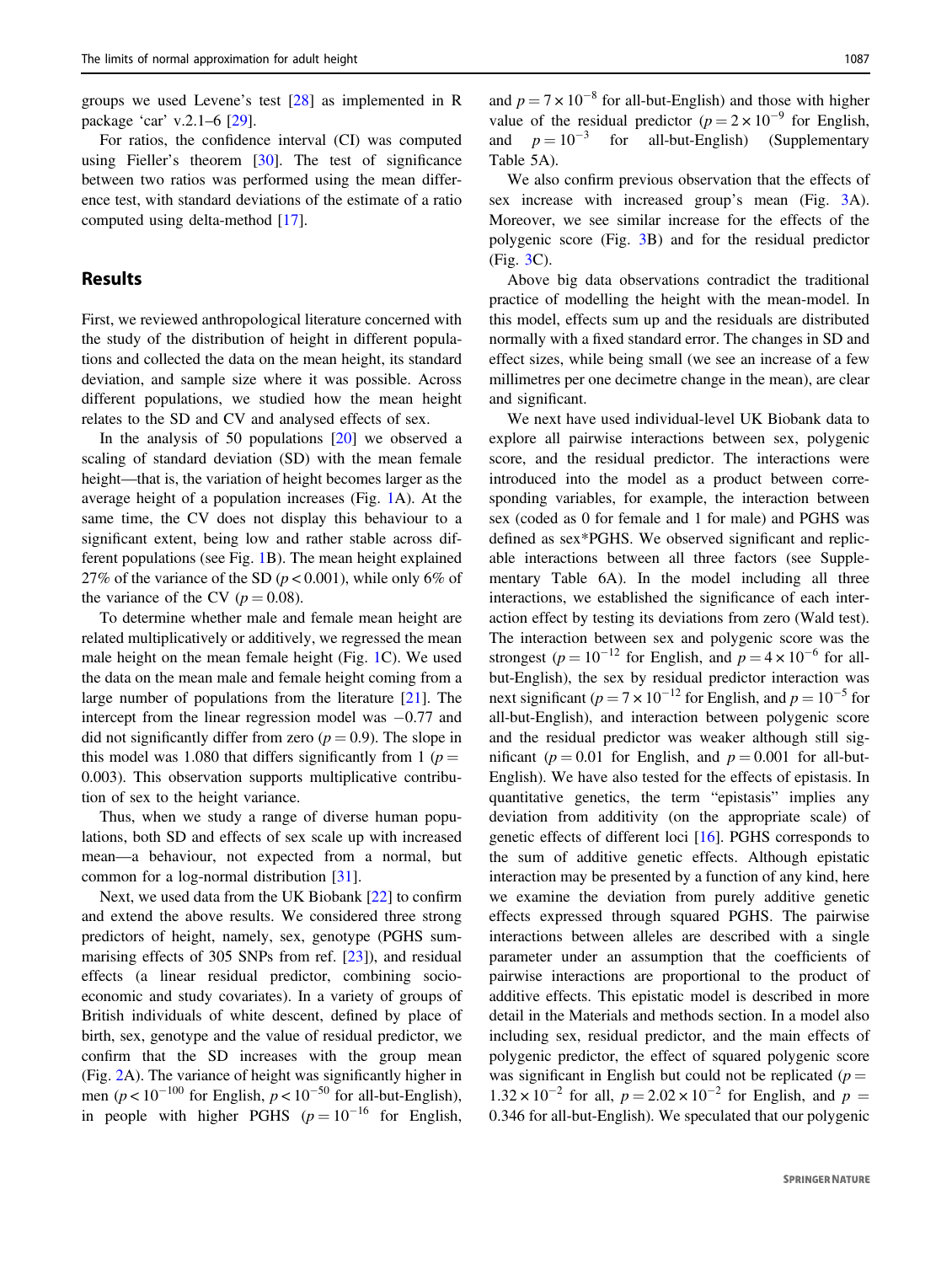score is probably too weak to detect epistasis, and updated it to include 3290 SNPs from 712 loci [\[25](#page-9-0)]. Indeed, the epistatic effects of the updated polygenic score were stronger and were replicated  $(p = 4 \times 10^{-7}$  for all,  $p = 2 \times 10^{-4}$  for English, and  $p = 2 \times 10^{-4}$  for all-but-English).

The observations of increased effects of various predictors and of the SD with the mean, the effects of interactions, and variance heterogeneity we observed for adult height lead us to try an alternative, log-normal, approximation (see Supplementary Note 3 for details, and see Supplementary Note 4 for discussion of other non-linear transformations). The logarithm of a log-normally distributed character is distributed normally, and the effects that multiply on the original scale, add up on logarithmic. Indeed, for the log-height we observe that the effects added up, and we observed an absence of scaling of the SD (Fig. [2](#page-3-0)B) and of the effects (Fig. [3B](#page-3-0), D, E) with the mean, absence of significant effects of interactions (Supplementary Table 6B), and absence of detectable variance heterogeneity (Supplementary Table 5B). Also the epistatic effects, defined as the effects of the squared polygenic score, were not significant for the log-height ( $p = 0.76$  for all,  $p = 0.67$ for English, and  $p = 0.91$  for all-but-English; for the updated polygenic score,  $p = 0.48$  for all,  $p = 0.89$  for English, and  $p = 0.09$  for all-but-English). Thus, logarithmic transformation both stabilises the variance and allows us to use a simpler model for the mean.

Finally, we addressed the question of how well the normal and log-normal distributions approximate population distribution of height. Overall, the multiplicative model describes the data only slightly better, and the gain in the proportion of variance explained is minimal (less than 0.1%, see Supplementary Table 3). The study of quantile-quantile plots (Supplementary Fig. 1) shows that the normal distribution does not approximate the tails of height distribution well. The log-normal distribution does better for the right tail, although it cannot accommodate the left tail, where, compared to the expectation, we observe too many short people.

Furthermore, we explored how well height predictive models trained in people born in England translate to people born elsewhere (Supplementary Table 4). Overall, there was a tendency for the multiplicative model to transfer better than the additive model: for 9 out of 13 groups studied, the proportion of variance explained by the log-height model was higher, as well as the median bias was smaller. However, this frequency was not significantly deviating from the null 50:50 expectation ( $p > 0.05$ ).

The multiplicative model of height predicts that at the extremes, people will be taller than predicted by an additive model, while in the centre, the additive model will overestimate the height. When we compare the observed distribution of height with the normal and log-normal, we observe that with a single exception both approximations provide an excellent fit to the data (Supplementary Fig. 2, Supplementary Table 7). The notable exception is the prediction of male height in the middle of the distribution; in accordance with the expectation from the multiplicative model, the normal approximation overestimates the height (by almost 1 mm, nominal  $p < 0.001$ , Bonferroni-corrected  $p = 0.03$ ).

## **Discussion**

Here, we analysed adult height using summary-level data from a variety of world populations and big individual-level UK Biobank data. We demonstrated that when the height of hundreds of thousands of individuals is analysed, the model complexity needs to be increased to include non-additive interactions between sex, environment and genes. Alternatively, the use of log-normal approximation allowed us to still use the additive effects model. Thus, our analysis suggests that the log-normal approximation may be a useful alternative to the normal approximation in analysis of big (hundreds of thousands of individuals) height data, analysis of heterogeneous populations, and analysis of the extremes of height. These findings are important for future genetic and methodologic studies that make use of adult height as an exemplar trait.

Several independent lines of evidence support our conclusion about the presence of multiplicative effects and potential role of log-normal approximation for height. For example, the fact that variation of height is different between human populations, while the coefficient of variation is rather stable, has been documented in socioeconomic and anthropological literature [[32,](#page-9-0) [33\]](#page-9-0), leading some social scientists and economists to postulate a lognormal distribution of height [\[32](#page-9-0)] between populations. From the biological perspective, at least for species other than humans, the growth of organisms is believed to be a multiplicative process [\[34](#page-9-0)].

Our findings may be discussed in context of measurement theory [\[35](#page-9-0)]. This theory suggests that theoretical context determines the scale type of measurements and which transformations of those measurements can be made without compromising their meaningfulness. In the case of human height, as conventionally measured, theoretical context [\[34](#page-9-0), [35\]](#page-9-0) as well as results of this work may suggest a "ratio" scale (using terminology of [\[35](#page-9-0)]), under which a statement such as "on average, men are 8% taller than women" is meaningful.

As we detailed in the Introduction, prehaps, with the exception of sex, the multiplicative effects of other factors, such as genes and environment, on height were not appreciated before. We believe that this may be explained by the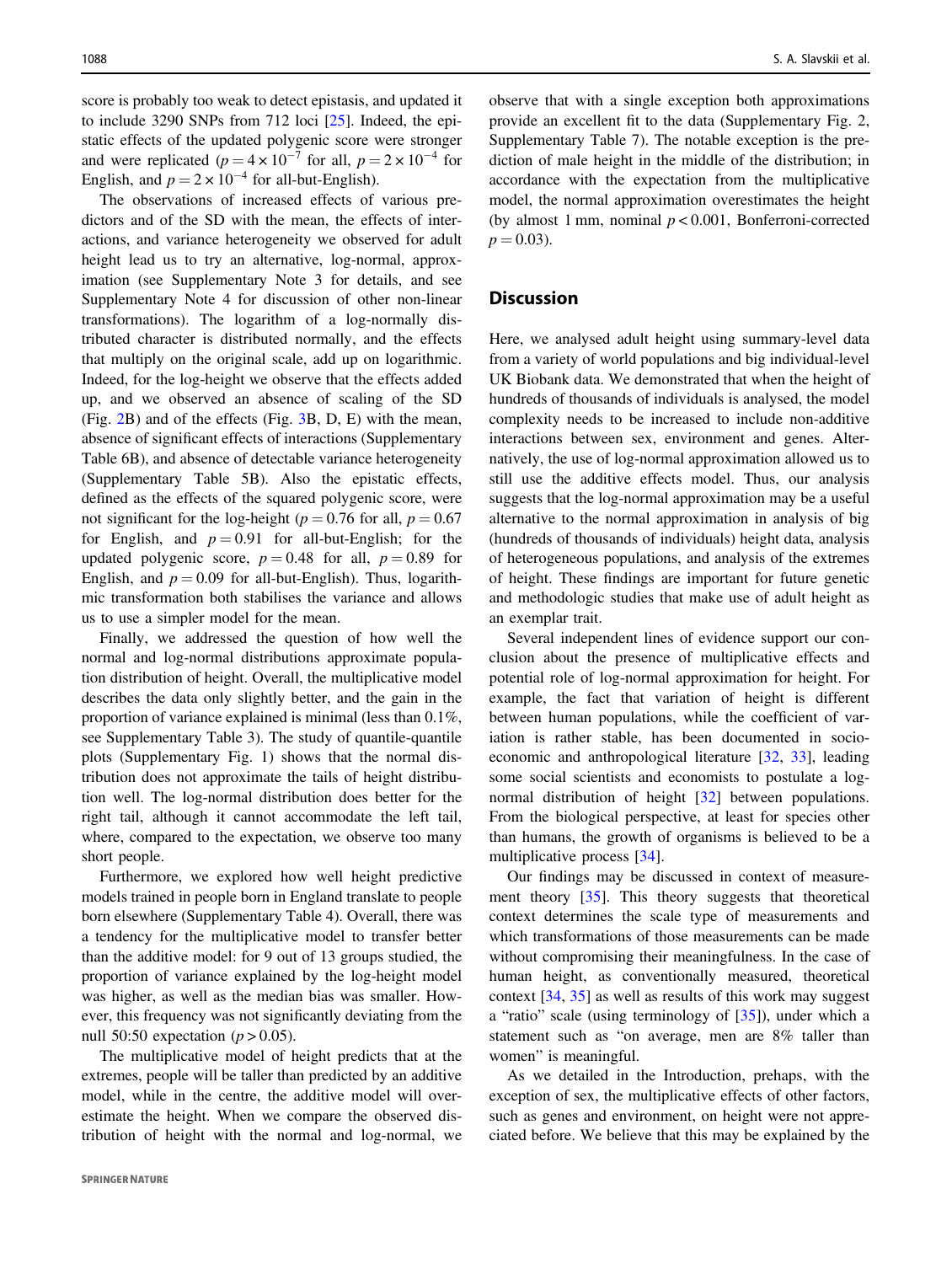fact that the multiplicative effects are very small and their discovery asked for the sample sizes that were out of reach until very recent. In contrast to the traits that are wellknown to be distributed log-normally (e.g. weight, body mass index, triglyceride level, and many others), the withinpopulation coefficient of variation of adult height is small (CV of  $3-5\%$ , see, e.g.  $\left[36\right]$ )—as soon as the large effect of sex is dealt with in an appropriate manner. When CV is small, and the effects in question are small, the additive and multiplicative models are almost indistinguishable, and normal and log-normal distributions both fit the data well [\[37](#page-9-0)]. This small deviation from additivity is hard to detect unless very large sample sizes are employed. Until recently, studies of individual-level height were restricted to studies of just a few thousands of individual measurements. Only availability of individual-level epidemiological and genetic data on hundreds of thousands of individuals in the UK Biobank made it possible for us to determine the multiplicative interactions between sex, genes, and the environment.

Although given the small CV the normal and log-normal approximations of height may be almost equivalent, still, some differences in statistical properties may be expected. Indeed, the use of log-normal approximation improves the model fit to the data, although it does that by very little (the difference in the proportion of variance explained is less than 0.1%). The predictions from the two models are also essentially the same (see Supplementary Table 8). The transferability of prediction from one population to another is somewhat better for the multiplicative model (Supplementary Table 4), but this finding is not significant. In terms of distribution of type 1 error under the null hypothesis, the uses of both normal and log-normal approximations are equivalent (Supplementary Table 9).

What may be expected in the future, when many millions of samples could be analysed? From our analysis it follows that while the use of log-normal approximation is expected to lead to better prediction, on population level the gain is very small. At the same time, deviation may be pronounced for individuals at the edges of distribution. We do not expect that the use of either normal or log-normal approximation will lead to large differences in type 1 or type 2 error. However, with progressively larger sample sizes the epistatic effects will become detectable for individual variants. At the moment, under normal approximation, we can already detect the gene by sex interaction for the lead SNP rs143384: $G > A$  (*p* value for interaction is 0.037). Assuming that the distribution of height in mega-cohorts is better approximated by the log-normal rather than normal distribution, with even larger sample sizes, both Gene by Sex as well as Gene by Gene interactions will become significant for genetic variants with progressively smaller effects. Hence, if one were to keep the model simple, one would likely have to turn to log-normal approximation.

The question whether one should use normal or lognormal approximation to study human height depends much on the scientific question being asked. As we demonstrated, for prediction of means, as well as in the context of heritability estimation and GWAS we expect that differences are negligible. However, if one aims to study interactions and aims to predict variation of height, the difference between using normal and log-normal approximation will be substantial.

Thus, as far as we can see, our discovery mainly has a conceptual value and may guide better interpretation of the results of analysis of big data. As we demonstrate, a study of big height data under an additive model demonstrated variance heterogeneity and interactions. Variance heterogeneity across genotypes is often interpreted as evidence of possible interactions [[25](#page-9-0)–[27\]](#page-9-0) or environmental sensitivity  $[28]$  $[28]$ ; and each specific (e.g. gene by sex, gene by environment, gene by gene) interaction tend to be explained in terms of the underlying biology. In case of height, though, using log-normal instead of normal approximation allows using a simple parsimonious model that assumes that the effects add (on the log-scale).

On a side note, we would like to reflect on the fact that most anthropometric traits, such as height, weight, body mass index, are well approximated by a log-normal distribution with male having greater mean and hence greater variance. This may be one of the explanations of the "greater male variability" in physical characteristics, first noted by Darwin: "several studies had been conducted to demonstrate that variability was indeed more characteristic of males … The biological evidence overwhelmingly favoured males as the more variable sex … The cause of the greater general variability in the male sex, than in the female is unknown" [\[38](#page-9-0)].

To conclude, we analysed adult height using summarylevel data from a variety of world populations and big individual-level UK Biobank data. Our analysis shows that when the height of hundreds of thousands of adults is analysed, the non-additive interactions can be detected. This leads to increased model complexity and a "breakdown" of the classical example of the classical quantitative genetics. This apparent breakdown could, however, be avoided, and the additivity assumption could be kept if the log-normal approximation is used. We speculate that future increase in the volumes of available data will eventually force us to further review the assumptions about distribution of adult height and the model of its control.

Our findings are important for the field of quantitative and complex trait genetics, because new methods are often tested using adult height, and the findings for height are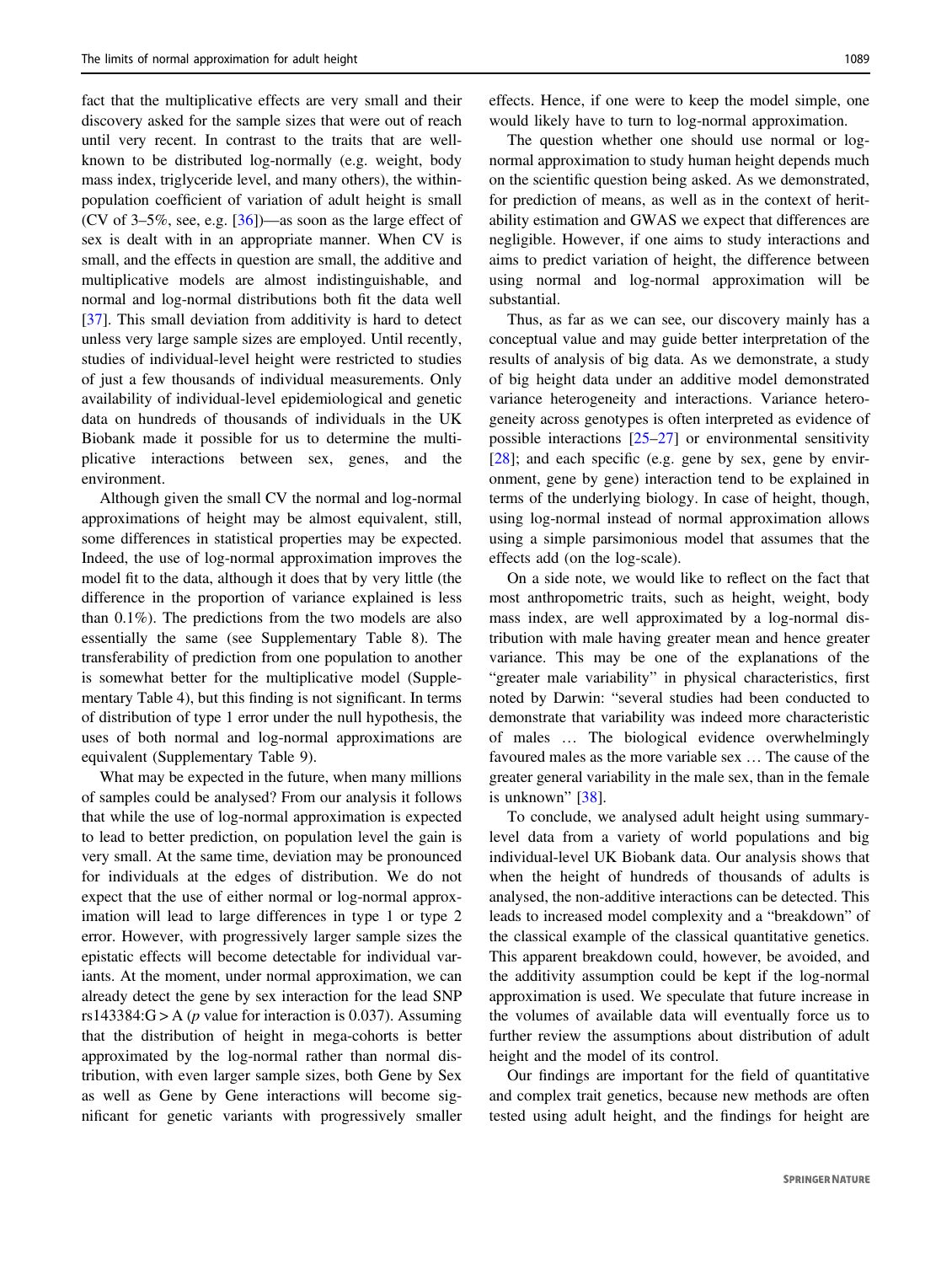<span id="page-8-0"></span>often extrapolated and have profound effects on the ways we look at and study other traits.

## Data availability

This study makes use of genotype and phenotype data from the UK Biobank data under project # 41601, "Non-additive effects in control of complex human traits". UKB data can be accessed upon request once a research project has been submitted and approved by the UKB committee. Results of model estimation and summary statistics are available as Supplementary Tables to this manuscript and also in Zenodo repository with the following [https://doi.org/10.](https://doi.org/10.5281/zenodo.4115911) [5281/zenodo.4115911.](https://doi.org/10.5281/zenodo.4115911)

## Code availability

The custom code used in the manuscript is available at GitHub [\(https://github.com/ivkuz/HumanHeight.git](https://github.com/ivkuz/HumanHeight.git)).

Acknowledgements We are grateful to Marianna Bevova and Pavel Borodin for fruitful discussion and help with conceptualising our findings and to Lennart C. Karssen for help with handling the UK Biobank data.

Funding This research has been conducted using the UK Biobank Resource (project # 41601, "Non-additive effects in control of complex human traits"). The work of SAS, IAK, and TIS were supported by Russian Ministry of Science and Education under the 5–100 Excellence Programme. The work of YSA and TIA was supported by the Ministry of Education and Science of the RF via the Institute of Cytology and Genetics SB RAS (project number 0324-2019-0040-C-01/AAAA-A17-117092070032-4). FAK is supported by the ERC Consolidator Grant (ChrFL: 771209).

## Compliance with ethical standards

Conflict of interest YSA is a founder of PolyOmica and PolyKnomics, private organisations, providing services, research and development in the field of computational and statistical (gen)omics. All other authors declare no competing interests.

Publisher's note Springer Nature remains neutral with regard to jurisdictional claims in published maps and institutional affiliations.

Open Access This article is licensed under a Creative Commons Attribution 4.0 International License, which permits use, sharing, adaptation, distribution and reproduction in any medium or format, as long as you give appropriate credit to the original author(s) and the source, provide a link to the Creative Commons license, and indicate if changes were made. The images or other third party material in this article are included in the article's Creative Commons license, unless indicated otherwise in a credit line to the material. If material is not included in the article's Creative Commons license and your intended use is not permitted by statutory regulation or exceeds the permitted use, you will need to obtain permission directly from the copyright holder. To view a copy of this license, visit [http://creativecommons.](http://creativecommons.org/licenses/by/4.0/) [org/licenses/by/4.0/.](http://creativecommons.org/licenses/by/4.0/)

## References

- 1. Galton F. Regression towards mediocrity in hereditary stature. J Anthropological Inst Gt Br Irel. 1886;15:246–63.
- 2. Pearson K, Lee A. On the Laws of Inheritance in Man: I. Inheritance of Physical Characters. Biometrika. 1903;2:357–462.
- 3. Fisher RA. XV.—The Correlation between Relatives on the Supposition of Mendelian Inheritance. Earth Environ Sci Trans R Soc Edinb. 1918;52:399–433.
- 4. Maher B. The case of the missing heritability: when scientists opened up the human genome, they expected to find the genetic components of common traits and diseases. But they were nowhere to be seen BrendanMaher shines a light on six places where the missing loot could be stashed away. Nature. 2008;456:18–22.
- 5. Visscher PM. Sizing up human height variation. Nat Genet. 2008;40:489–90.
- 6. Aulchenko YS, Struchalin MV, Belonogova NM, Axenovich TI, Weedon MN, Hofman A, et al. Predicting human height by Victorian and genomic methods. Eur J Hum Genet. 2009;17:1070–5.
- 7. Yang J, Bakshi A, Zhu Z, Hemani G, Vinkhuyzen AAE, Lee SH, et al. Genetic variance estimation with imputed variants finds negligible missing heritability for human height and body mass index. Nat Genet. 2015;47:1114–20.
- 8. Yang J, Benyamin B, McEvoy BP, Gordon S, Henders AK, Nyholt DR, et al. Common SNPs explain a large proportion of the heritability for human height [Internet]. Nat Genet. 2010;42:565–9. [https://doi.org/10.1038/ng.608.](https://doi.org/10.1038/ng.608)
- 9. Hill WG, Goddard ME, Visscher PM. Data and theory point to mainly additive genetic variance for complex traits. PLoS Genet. 2008;4:e1000008.
- 10. Gjuvsland AB, Hayes BJ, Omholt SW, Carlborg O. Statistical epistasis is a generic feature of gene regulatory networks. Genetics. 2007;175:411–20.
- 11. Crow JF. On epistasis: why it is unimportant in polygenic directional selection. Philos Trans R Soc Lond B Biol Sci. 2010;365:1241–4.
- 12. Hemani G, Knott S, Haley C. An evolutionary perspective on epistasis and the missing heritability. PLoS Genet. 2013;9:e1003295.
- 13. Snedecor GW. Statistical Methods: By George W Snedecor and William G. Cochran. Iwoa: State University Press; 1989. 503
- 14. Devore JL, Berk KN. Modern Mathematical Statistics with Applications. New York, NY: Springer; 2012.
- 15. Wright S. Evolution and the genetics of populations. Vol. 1. Genetic and biométrie foundations. London and Chicago: University of Chicago Press.; 1968.
- 16. Falconer DS, Mackay TFC. Introduction to Quantitative Genetics. Essex, United Kingdom: Longman Group, Ltd.; 1996.
- 17. Lynch M, Walsh B, Others. Genetics and analysis of quantitative traits. Vol. 1. MA: Sinauer Sunderland; 1998.
- 18. Visscher PM, McEvoy B, Yang J. From Galton to GWAS: quantitative genetics of human height. Genet Res. 2010;92:371–9.
- 19. Bycroft C, Freeman C, Petkova D, Band G, Elliott LT, Sharp K, et al. The UK Biobank resource with deep phenotyping and genomic data. Nature. 2018;562:203–9.
- 20. Subramanian SV, Özaltin E, Finlay JE. Height of nations: a socioeconomic analysis of cohort differences and patterns among women in 54 low- to middle-income countries. PLoS One. 2011;6:e18962.
- 21. Langtree I. Height Chart of Men and Women in Different Countries - #DisabledWorld. Disabled World. Disabled World; 2017. [https://www.disabled-world.com/calculators-charts/height](https://www.disabled-world.com/calculators-charts/height-chart.php)[chart.php](https://www.disabled-world.com/calculators-charts/height-chart.php).